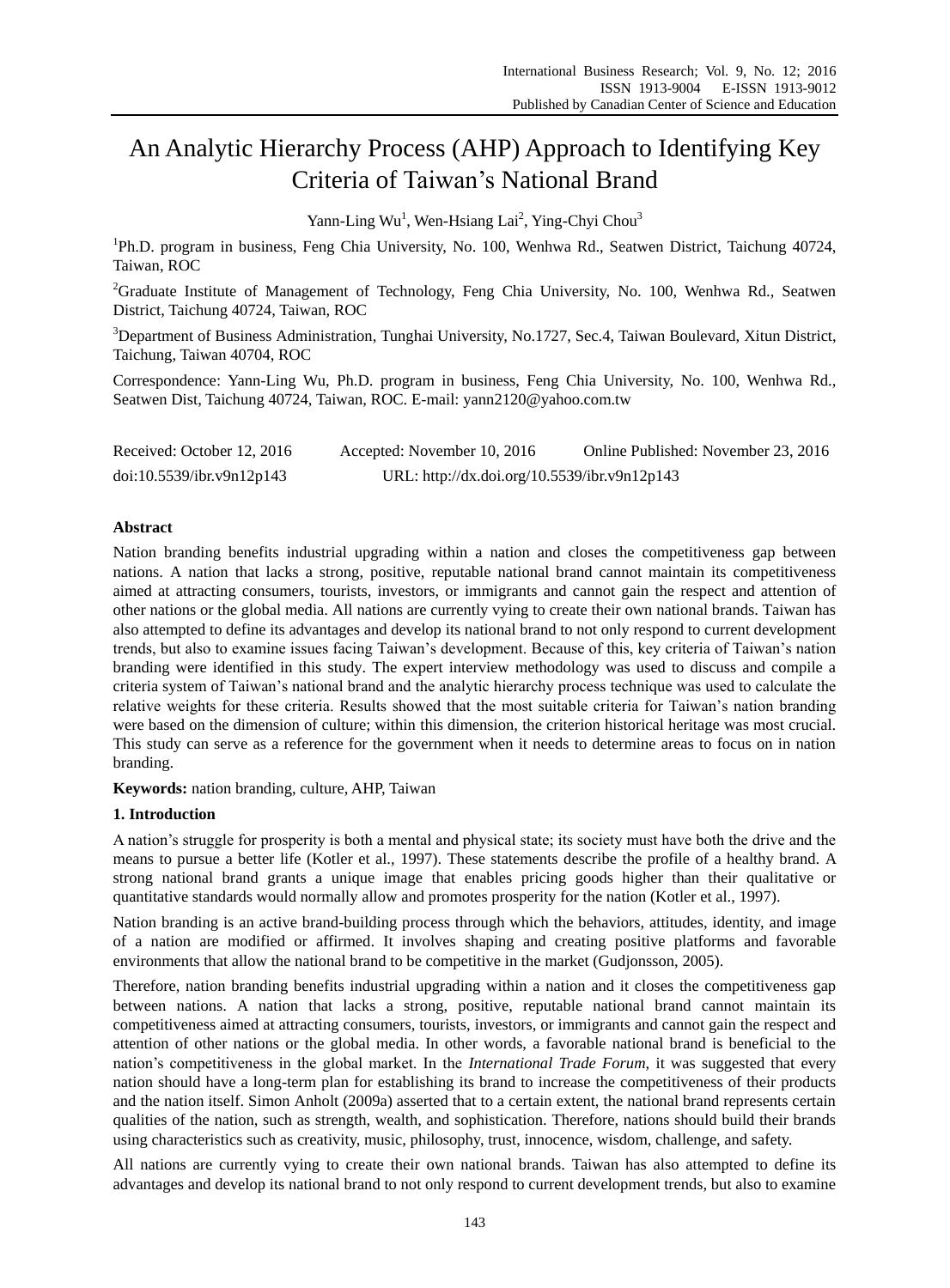issues facing Taiwan's development. Accordingly, Taiwan has currently invested tremendous resources in pursuit of the goal of nation branding. Nation branding has become the primary development goal at all levels, ranging from national industrial policies to corporate business plans. Therefore, Taiwan's nation branding is a pressing matter.

The objectives of the present study are as follows:

- (1) Review studies related to nation branding to identify key dimensions of the Taiwan brand and to develop guidelines based on these dimensions.
- (2) Consider the nation branding experiences of benchmark nations to discover Taiwan's unique attractiveness, to identify key issues in nation branding, and to promote forward-looking procedures in this area.

#### **2. Literature Review**

#### *2.1 Defining National Brand*

Nation branding is the active management of a nation's image. A unified brand concept and image that encompasses all brand activities of the nation is constructed from all impressions regarding the nation (Hankinson, 2001; Kotler & Gertner, 2002). Anholt (2003) proposed the perspective of nation as a brand. A national brand comprises the composite public opinion of a nation's competitiveness in the six areas of export, culture and heritage, tourism, people, governance, and investment and immigration. De Vicente (2004: 1) defined nation branding as "using strategic marketing to promote a country's image, products, and attractiveness for tourism and foreign direct investment." Fan (2006) asserted that a national brand could be defined as the sum of all mental associations regarding a nation held by an international audience and nation branding refers to applying brand marketing and communication techniques to improve a nation's image. Abimbola (2006) proposed that nation branding is a competitive strategy that allows entry into developed markets that are advanced and lucrative.

To summarize, a national brand is the sum of all associations regarding a nation held by an international audience that differentiate the nation from others, which are then transformed into a simplified mental image or impression. A favorable national brand can establish an image of quality and eliminate or alter existing negative impressions. Most investors and consumers reference a nation's image in their economic and purchasing decisions.

#### *2.2 Steps in Nation Branding*

Mselle (2007) summarized numerous previous studies and compiled steps for nation branding, which are as follows:

**Assess current image.** Nation branding cannot change the physical characteristics of a nation; it can only attempt to change public opinion regarding the nation. Therefore, understanding current public opinion on a nation is critical.

Nation branding changes the perception of the nation among consumers and the public. A government must invest in nation branding and examine other nations' beliefs regarding the nation and its products. It must discard negative factors and strengthen positive approaches. The following four key factors are suggested for assessing a nation's image: nation popularity, communication channels through which information (whether favorable or unfavorable) is received, or simply whether the nation has a negative image. A composite analysis of these factors can assist with establishing the exact nature of the problem, i.e., the national image (Domeisen, 2003; Fan, 2006; Anholt, 2006).

**Create a team.** Both government and civil organizations must actively participate in the nation branding process. The government should lead the process, and the team should include members in the fields of media, education, sports, and arts. If the scope is expanded beyond this primary team, the general public should also be included (Domeisen, 2003; Quelch & Jocz, 2004; Cromwell & Kyriacou, 2007).

**Determine nation's competitiveness.** In national branding, a nation's competitiveness comprises the characteristics that distinguish it from and are superior to other nations. A nation's competitive advantages can be found in its people and culture, whereas its market power can be found in its infrastructure, people, image, quality of life, and tourist attractions. Lastly, competitiveness can be found from aspects of the national character, including the nation's values, culture, history, environment, resources, economy, and the experiences of its people (Porter, 1990; Gilmore, 2002; Gudjonsson, 2005).

**Identify target audience.** During the process of identifying the target audience, the perspectives of both foreign and domestic audiences should be considered. The process should integrate the intended targets of nation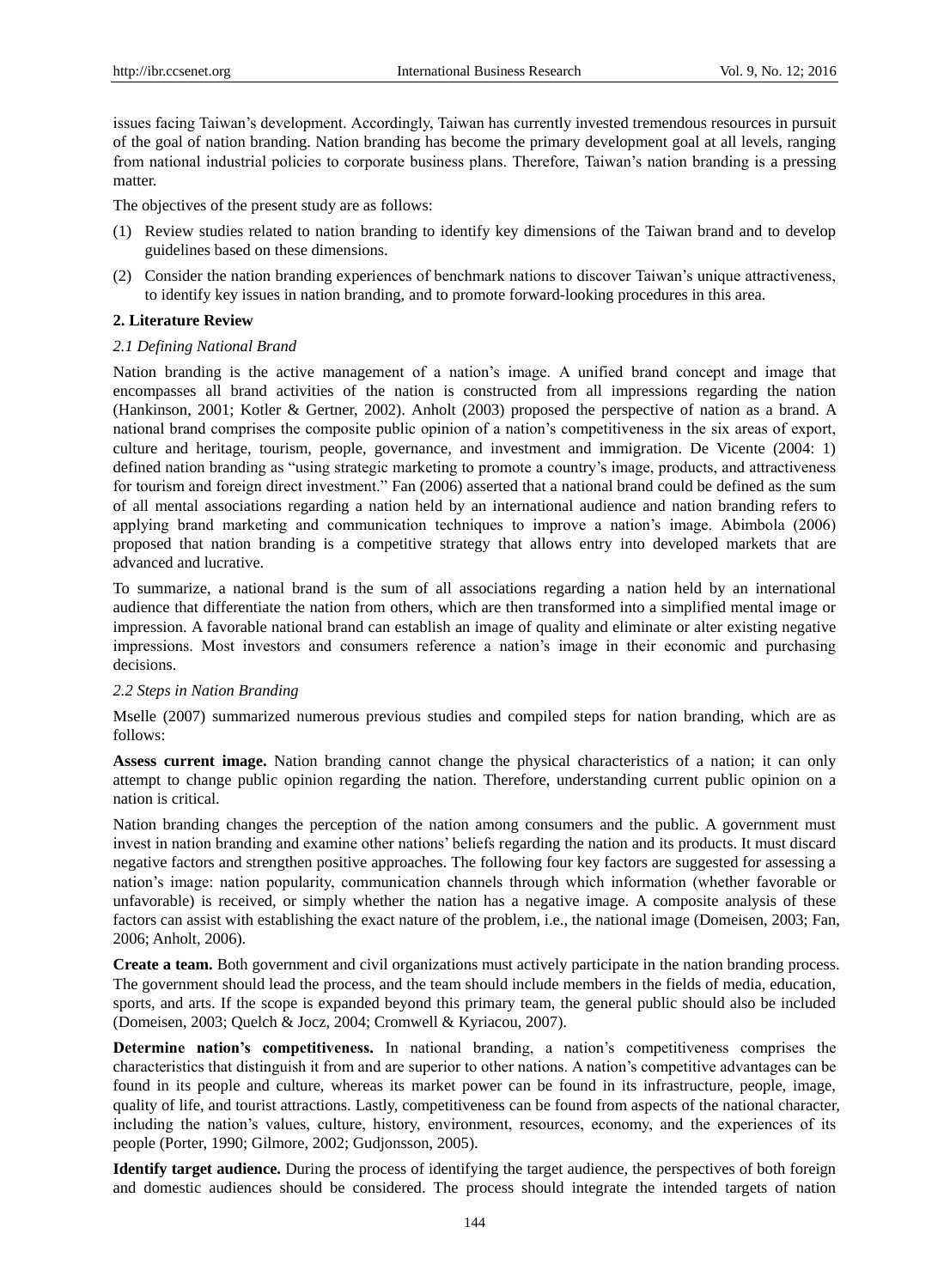branding, such as trading partners, export markets, political allies, cultural partners, visiting students, and business travelers (Fan, 2006; Anholt, 2006).

**Construct brand identity.** A nation often has contradictory characteristics. The foreign perception of a nation is often unfocused; therefore, determining the national identity is often viewed as the most complex task (Domeisen, 2003; Florek, 2005; Fan, 2006; Gould & Skinner, 2007; Wilder, 2007).

**Develop core message.** Clarifying the values of a national brand to the target audience involves providing a simple, clear, and brief description of the meaning of the national brand that is based on shared values of the nation (Olins, 1999; Lodge, 2002; Domeisen, 2003; Mihailovich, 2006).

**Assess brand building readiness.** Nation branding is a long-term process that requires both time and financial resources. Five to twenty years and an immense financial commitment are required. For example, New Zealand spends approximately US\$360 million annually (Domeisen, 2003; Endzina & Luneva, 2004; Anholt, 2006).

**Establish steps and framework for nation branding.** Although there is no evidence of correlations between key activities, the steps and plans proposed by Olins (1999) and Domeisen (2003) can be referenced in establishing a framework for nation branding. Olins (1999) proposed seven steps in the nation branding process: create a work team, assess the nation's image, assess the nation's advantages and disadvantages, identify a core concept, develop an image, coordinate information, and develop a communication system.

## *2.3 Nation Branding Experiences of Benchmark Nations*

To date, South Korea, Japan, Thailand, the United Kingdom, Ireland, Malaysia, Australia, New Zealand, Germany, and France each have promoted their own national brands based on their advantages and unique styles and characteristics. For example, Japan proposed the Japan Brand strategy, with the slogan "Cool Japan", to shape Japan as a high quality, refined brand through its knowledge innovations and development of advanced technologies. South Korea employed a categorized guidance method to actively encourage development of the national brand. The United Kingdom, based on its domestic creative industries and world-class academic institutions, advanced its innovative and creative abilities and successfully developed the "Create UK" strategy. Along with Taiwan, who has tried to gain a seat in the United Nations, these are all examples of countries that actively developed a national brand (Tseng, 2008).

**New Zealand.** New Zealand was the first country to enact a national branding bill that called for a large-scale national marketing campaign. In 1999, the government invested US\$410 million in the "100% Pure New Zealand" advertising campaign, which lasted for two years. As a result of the campaign, foreign visitors to New Zealand increased by 53% and wine exports increased by 700%. In 2003, New Zealand implemented a second initiative named "New Zealand, New Thinking," aimed at cultivating its future industrial innovations.

**South Korea.** After the Asian economic crisis in 1997, the South Korean government was able to recover economic stability quickly and developed "Dynamic Korea" as the slogan for its national brand. To systematically manage its national brand and to help the national brand match the nation's overall level of development, the Presidential Council on Nation Branding was created in 2009. Its objectives were to improve South Korea's image and international standing. The Council was an integration and coordination department directly led by the President that oversees five subcommittees. Its members included the ministers of eight government agencies such as the Ministry of Strategy and Finance and the Ministry of Education, Science, and Technology and other key government officials such as the Mayor of Seoul and the President of the Korea Tourism Organization. The Council also oversees a business support group that includes bureaus involved with comprehensive planning, corporate information, external cooperation, and culture and citizens. The Trade Promotion Agency and CEOs of well-known private enterprises such as Samsung and Hyundai are subordinate to these bureaus. In addition, the Council and the Samsung Economic Research Institute cooperated to develop a nation brand index. The index annually conducts surveys and publishes these results to communicate the development status of South Korea's national brand (National Development Council, 2014).

**Buatan Malaysia.** The "Britain in Malaysia" campaign was an attempt to improve Malaysia's national brand and its goal was to encourage investment and trade with the United Kingdom. A UK company operating out of Malaysia sponsored the campaign slogan "Just Between Friends." "Malaysia, Truly Asia" was the slogan for the tourism component and promoted Malaysia as the most beautiful destination for Asians (Lee, 2010). The slogan "Malaysia, Truly Asia" implied quality, excellence, and innovation. It emphasized the Malaysian spirit, that this was the national brand created by the Malaysians. In addition, Malaysia specifically created unique characteristics in its products and services and promoted export of its domestically branded products to global markets. This created a positive quality image for the nation. The combination of governmental policy directions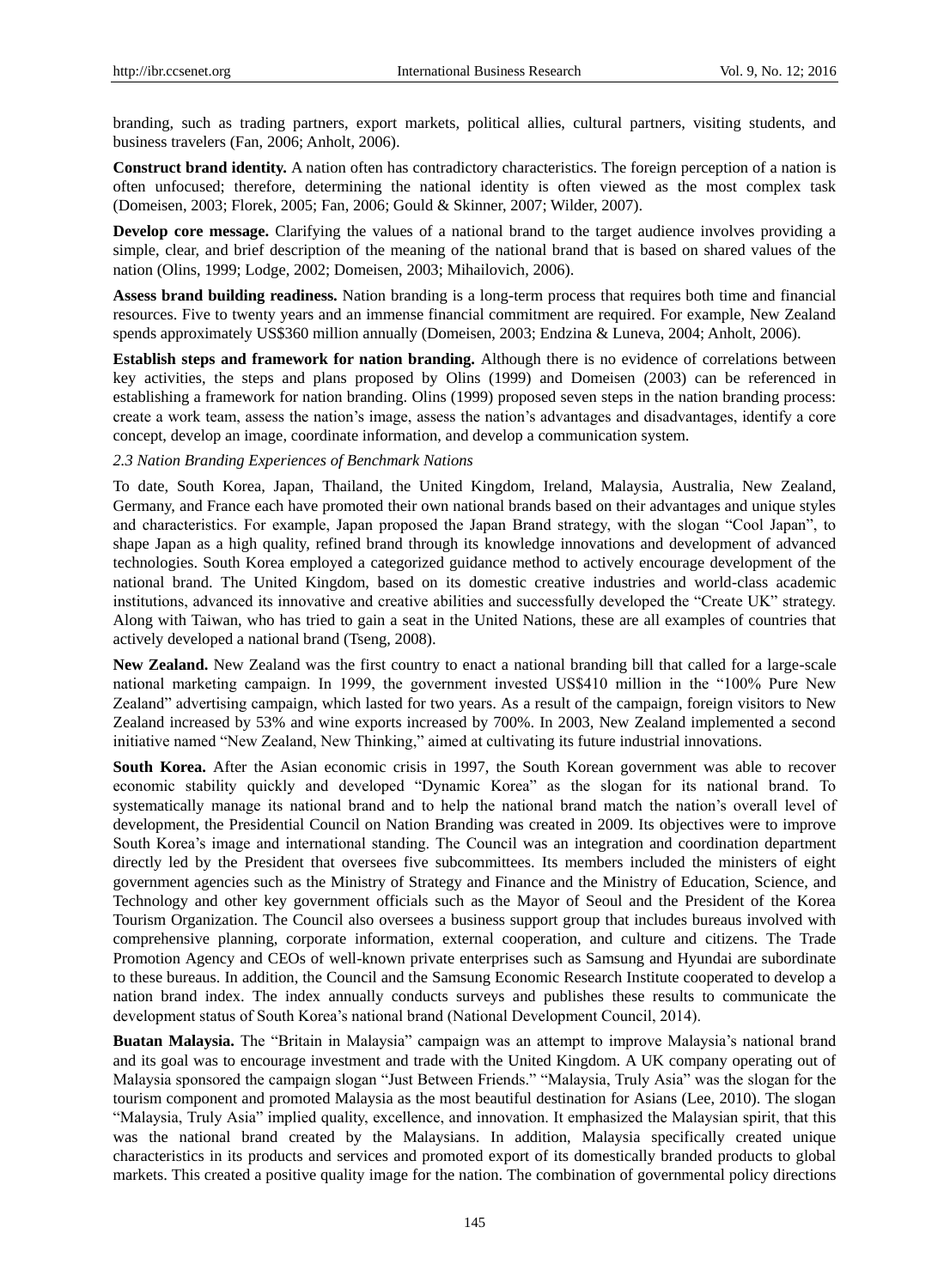and industry efforts increased Malaysia's international visibility and their national brand was well-received.

**United Kingdom.** The source of power behind the United Kingdom's creative industries is its world-renowned creativity and innovation. Based on the performance of these cultural and creative industries, the United Kingdom created the world-renowned "Create UK" national brand. The framework for promoting the United Kingdom's national brand began with Panel 2000. Established in 1998, this strategy team defined general directions for policies. In 2002, the Public Diplomacy Strategy Board was established to promote policies. It was led by federal agencies that guided and integrated the resources of various ministries and departments for a unified effort in nation branding. The Public Diplomacy Strategy Board was disbanded in 2006 and replaced by the Public Diplomacy Board. Government officials from various departments including the British Tourist Authority, under the jurisdiction of the Department for Culture, Media and Sports, the Department for International Development, and UK Trade and Investment formed a team to provide specific public diplomacy strategies to the newly formed Public Diplomacy Board. In recent years, diplomacy activities related to United Kingdom's national image have been sponsored by the Cabinet Office (National Development Council, 2014).

**Germany.** Germany launched an extensive promotional campaign during the 2006 FIFA World Cup to improve its national brand and to overhaul its image as a result of World War II. The campaign's slogan, "The Land of Ideas," emphasized a new and exciting future and Germany expended considerable effort to eliminate existing stereotypes. The campaign was run by a committee whose members came from both private and public sectors: the head of the Federation of German Industries acted as the executive director and the Minister of Foreign Affairs and Economy was a board member. The agency FC Deutschland was established for the sole purpose of promoting public awareness of Germany and improving its international image (Lee, 2010). Germany committed to developing the "Made in Germany" brand and it won praises from domestic and international clients and consumers.

**France.** France developed numerous programs and events to maintain its positive image, which was constructed through its arts and fashion. Alliance Française is a non-profit private organization founded in 1883 under the Ministry of Foreign Affairs. It has established 130 cultural centers in 127 countries and has been at the forefront of France's promotional endeavors. France 24 is a 24-hour news channel that has improved France's image by highlighting its sophisticated culture and advances in its high-tech industries (Lee, 2010). France's national brand is acclaimed for being stylish because of France's advanced industrial technologies and emphasis on innovative R&D.

South Africa. In South Africa, brand is another word for reputation, which determined what people perceive the nation. South Africa has attempted successfully established their national brands through tourism, investment and national pride. Majority of companies hired a marketing company to design a fancy slogan with its national flag to promote its visual image (Ngozika Amalu, 2016). A counsel was designated to promote the national brand concept. It spent IMC's annual budget the year it was created was R50 million, at itspeak in 2010/2011 it was R170 million, due largelyto preparations for the 2010 FIFA World Cup, by2011/2012 the budget stood at R140 million.South Africa ranks Brand South Africa as the 31st strongest

brand among 100 nation brands for the year 2012.

New Zealand's "100% Pure New Zealand, "South Korea's "Dynamic Korea," Malaysia's "Truly Asia," the United Kingdom's "Create UK," Germany's "Land of Ideas," and France's fashion culture elicit impressions of culture and arts, romance and elegance, as well as style and fashion. These nations defined the characteristics of their national brands based on different industries.

**South Africa.** "Proudly Made-in Africa" and "Value-Added in Africa"

#### *2.4 Learning from the National Branding Processes of Benchmark Nations*

The following key development points were summarized from an examination of nation branding policies enacted by the benchmark nations:

(1) In attempting to promote a national brand, most nations promoted the positions of the decision makers. The government took responsibility for creating a platform for coordinating resources and for communications. It guided interdepartmental policies, proposed suitable response strategies and specific plans, and adopted effective nation branding strategies. In addition, the government coordinated private resources so that all parties could mutually assist one another in creating a comprehensive strategy system for the national brand. In other words, a national brand was jointly developed through the integration and use of resources. In Malaysia for example, the national branding team (which included brand building professionals, technical experts, and expert consultants) assisted in the development and promotion of a cross-industry brand.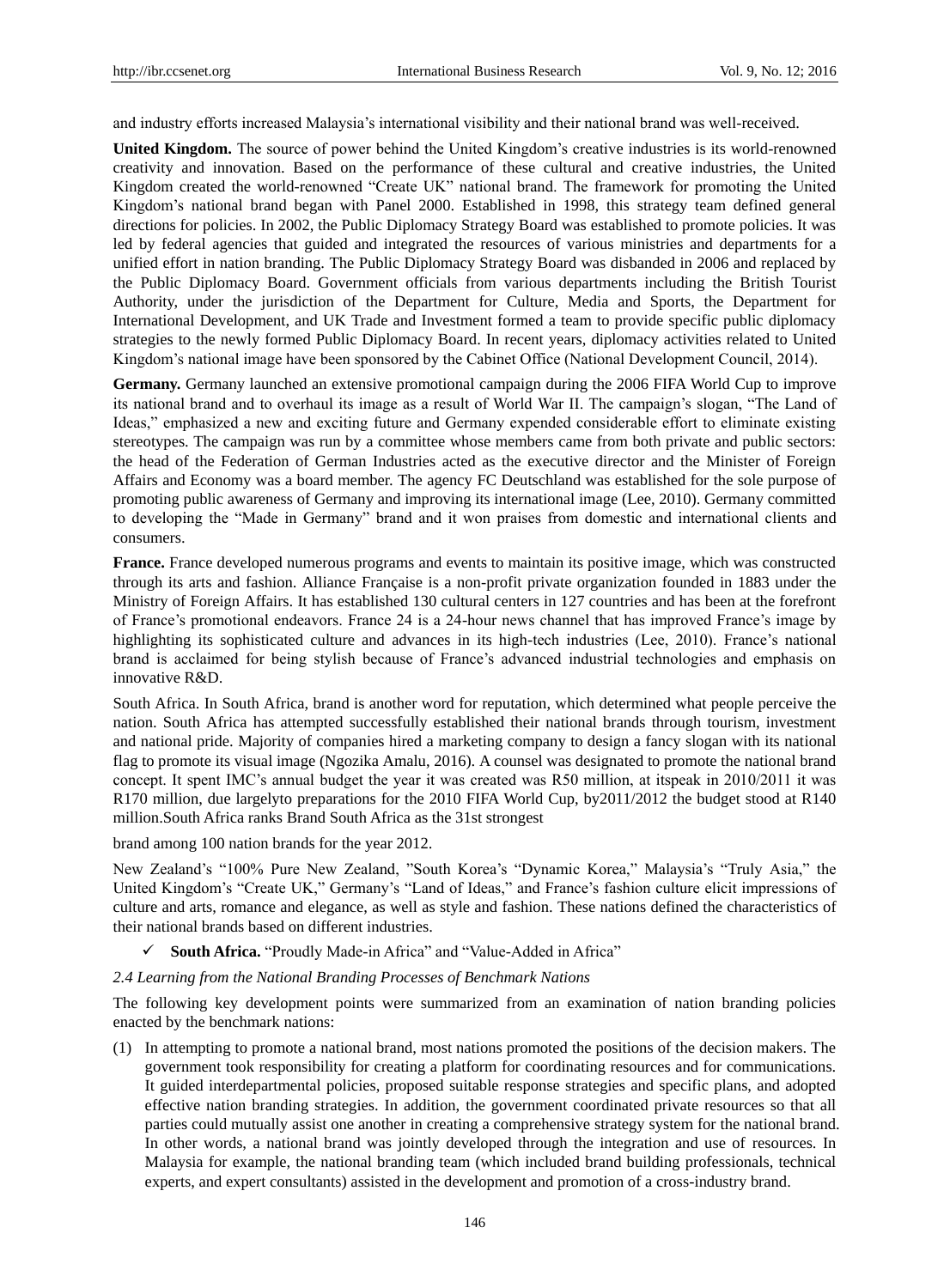- (2) Based on which industries had the most advantage or most unique characteristics, governments identified a specific industry or industries for promotion through government investments and amassing the resources from the private sector. By strengthening the target industry's characteristics and advantages and committing to core values such as R&D and innovations, the national brand was stimulated through advantages in technology. Because all nations value and emphasize personnel training and investing funds to create competitive advantages, all nations can create a unique and distinctive national brand. For example, the United Kingdom's output value for creative industries is particularly high because this nation's citizens continually seek new ways of doing things in their daily lives. More importantly, they eagerly challenge everything and do not bow to authority. Accordingly, they stand at the forefront of innovation and invention to lead the world forward.
- (3) Widespread recognition of a national brand requires long-term promotional activities and marketing. Governments have allocated extensive funds for national promotional activities or for advertising in international media to improve their national image. Diverse and distinct varieties of media outreach methods have been used. In their quest for a higher international ranking of their national brand, some nations segmented the market. They promoted all key areas of their national brand, using different media to convey different messages in different countries. They rapidly boosted international awareness of their national brand and attracted global attention. This had the effect of promoting their national brand and allowed them to achieve their objective of nation branding. For example, Germany took advantage of the 2006 FIFA World Cup to launch a promotional campaign to build its image and national brand. This campaign, which cost 20 million EUR, was jointly funded by the German federal government and the business community.

### **3. Research Methodology**

#### *3.1 Research Methods and Tools*

To construct a mechanism to explore Taiwan's nation branding, the criteria were chosen in two stages: (1) expert interviews and (2) analytic hierarchy process (AHP). Expert interviews comprised in-depth interviews with scholars and experts to identify and evaluate dimensions and criteria of Taiwan's nation branding. AHP was used to confirm these dimensions and criteria and their relative weights.

#### *3.2 Expert Interview*

An expert interview is a discussion between a researcher and a participant conducted for a specific purpose. It emphasizes the participant's perception of self and a description of the participant's life and experiences. Through this dialogue, a researcher can obtain, understand, and interpret the participant's beliefs about social reality (Minichiello et al., 1995).

In this study, interviews were conducted with scholars and experts in the field of nation branding for the purpose of identifying dimensions of Taiwan's national brand.

#### *3.3 Interview Procedure*

- (1) Define expert qualifications: Qualified experts were defined as professionals in government or academic sectors with knowledge of or experience with nation branding.
- (2) Draft interview outline: Based on the research objectives, an outline for unstructured (open) discussions was drafted as a guideline for the actual interviews. Experts were asked to provide their subjective opinions and evaluations of national brand dimensions.
- (3) Results of the interviews were organized and summarized to compile expert evaluations and opinions of the dimensions and criteria of the national brand.

#### *3.4 Expert Representativeness*

The interview participants were government or academic experts with knowledge of or experience with nation branding. Two government officials (a section chief from the Ministry of Economic Affairs' Bureau of Standards, Metrology, and Inspection and a supervisor from the Ministry of the Interior's National Immigration Agency) and one scholar (an assistant professor in university's department of business) were interviewed.

#### *3.5 Interview Outline*

(1) Defining the Taiwan brand: A national brand is an intangible asset that can have a tremendous effect on various aspects of a nation: politics and economy, attractiveness to new businesses or investments, tourism, and even product and labor pricing. The Taiwanese government promoted a plan to define the national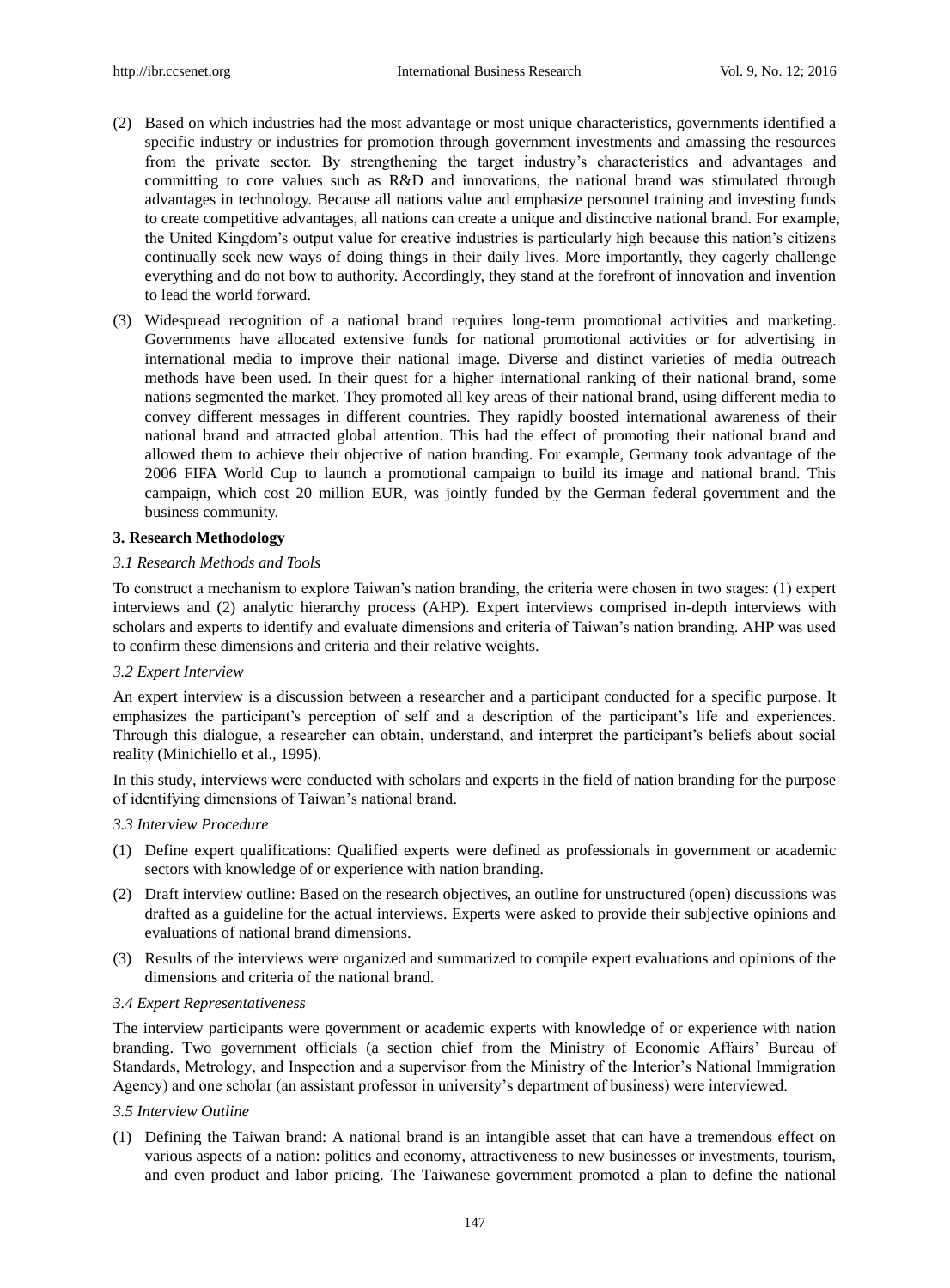brand and acted as a catalyst to considerably improve Taiwan's industries and industrial image.

- (2) Evaluate dimensions and criteria of Taiwan's national brand: Propose evaluation dimensions and standards for Taiwan's national brand in the next stage.
	- (a) Propose metrics for exports because the country of origin effect can enhance the perception of a nation's goods and services.
	- (b) Propose metrics for governance that assess level of respect for citizens and perceived competence in the areas of international peace, safety, and the environment.
	- (c) Propose metrics for culture that assess the popularity of the nation's historical legacies and contemporary culture.
	- (d) Propose metrics for citizenry that assess the citizen's abilities, openness, friendliness, and tolerance for different backgrounds.
	- (e) Propose metrics for tourism that assess the appeal of the nation's natural and artificial attractions to international tourists.
	- (f) Propose metrics for investment and immigration that assess the appeal of the nation as a destination for foreign businesses and students and overall international awareness of the nation's quality of life and business environment.
- (3) Suggest global positioning for Taiwan's national brand: A national brand is the sum of six dimensions: tourism, exports, people, governance, culture, and investment and immigration. In these six dimensions, Taiwan already possesses various advantages and meets the requirements for developing a national brand. Taiwan is more than qualified, and has ample opportunity, to create its own national brand.

#### *3.6 AHP*

AHP is a multi-objective decision-making technique that can be applied to fields such as economics, social sciences, and management sciences. It emphasizes using a hierarchical structure to help decision-makers gain a more thorough understanding of and thus process complex problems.

A literature review was conducted and formed the basis of the AHP procedure in this study. Twelve experts from academic institutions and government agencies were asked to assess various criteria, which were presented in a simple hierarchical structure. Pair wise comparisons of the criteria were judged on a numerical scale and matrices were constructed using the results. Expert Choice 12 software was used to calculate the eigenvector for each criterion, to rank the criteria in each tier, to determine the consistency of the pair wise comparison matrices, and to evaluate whether the consistency met acceptable standards. If so, the matrix was used as the relative weight for a criterion of Taiwan's national brand.

The dimensions and criteria of Taiwan's nation branding and the evaluation structure are shown in the figure below.

A mechanism for exploring Taiwan's nation branding was constructed after consolidating expert opinions obtained in each aforementioned stage. In this evaluation structure, the first tier comprised the dimensions of exports, governance, culture, citizenry, tourism, and investment and immigration. This conforms to the findings of previous studies. Nation branding is a national strategy that allows a nation to compete globally. Each nation must identify and develop the characteristics of its own brand based on different industries. The second tier under exports includes the following criteria: level of science and technology development, improvements in product quality, and product R&D capability. The second tier under governance includes the following criteria: government competence and trust in the government, integrity of institutions, and fulfillment of responsibility as global citizens. The second tier under culture includes the following criteria: historical heritage, traditional culture, and contemporary culture. The second tier under citizenry includes the following criteria: professional human resources, and tolerance for different cultures. The second tier under tourism includes the following criteria: natural landscapes, vitality of urban life, and internationally famous attractions. The second tier under investment and immigration includes the following criteria: regulations for expatriates, degree of globalization, and respect for transnational immigrant families.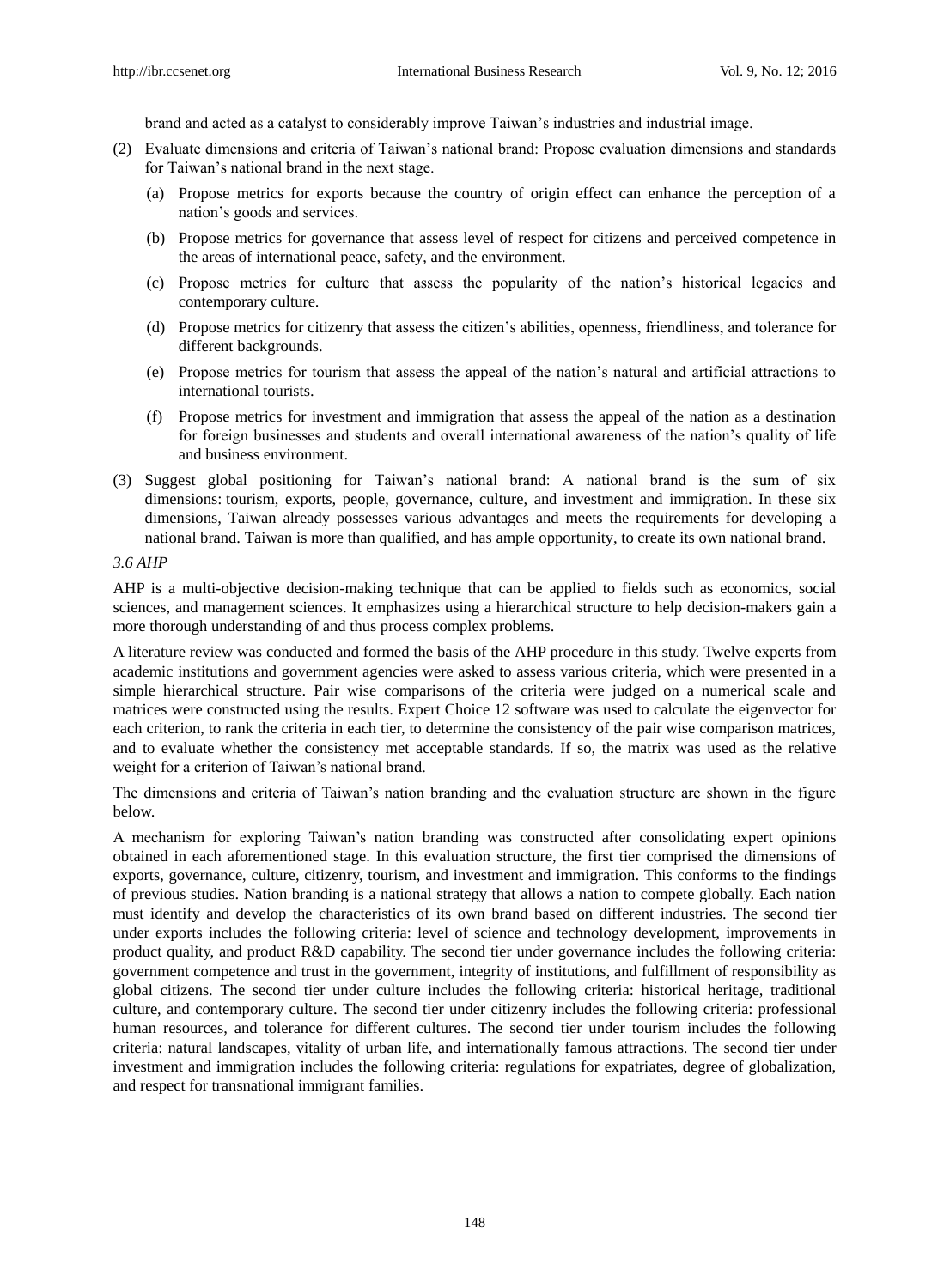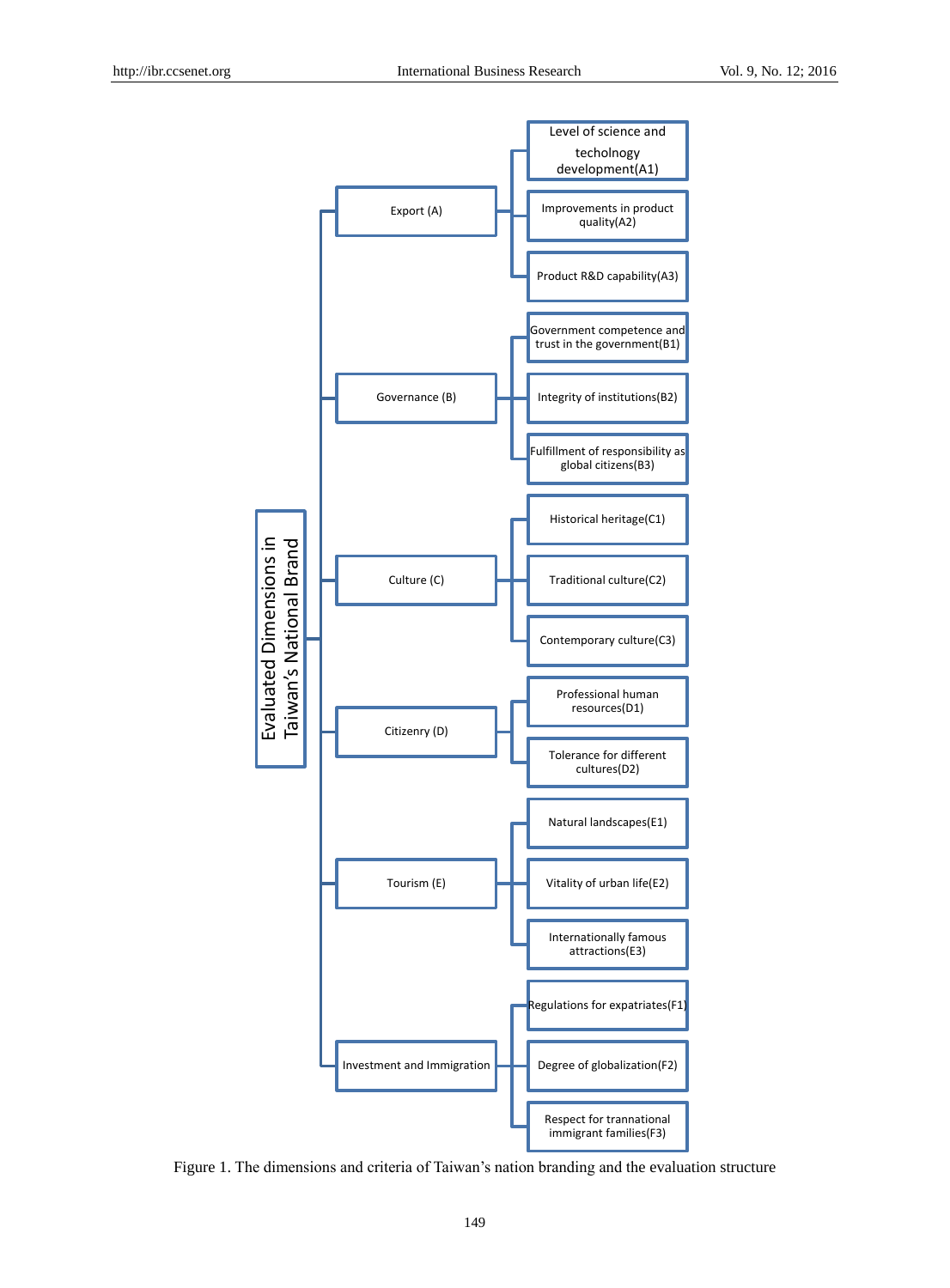## *3.7 Determining Relative Weights of the Criteria of Taiwan's Nation Branding*

The relative weights of the dimensions and criteria were determined using the evaluations of the 12 experts who participated in the AHP stage. All surveys completed by the experts scholars showed acceptable consistency (i.e., the confidence intervals were less than 0.1). The weights of the criteria are listed in the following table:

| Dimension      | Weight       | Indicator                                         | Weight |
|----------------|--------------|---------------------------------------------------|--------|
| <b>Exports</b> | 0.130        | Level of science and technology development       | 0.251  |
|                |              | Improvements in product quality                   | 0.278  |
|                |              | Product R&D capability                            | 0.471  |
|                | 0.146        | Government competence and trust in the government | 0.477  |
| Governance     |              | Integrity of institutions                         | 0.222  |
|                |              | Fulfillment of responsibility as global citizens  | 0.301  |
| Culture        | 0.266        | <b>Historical legacy</b>                          | 0.365  |
|                |              | Traditional culture                               | 0.317  |
|                |              | Contemporary culture                              | 0.318  |
| Citizenry      | 0.213        | Professional human resources                      | 0.399  |
|                |              | Tolerance for different cultures                  | 0.601  |
| Tourism        | 0.151        | Natural landscapes                                | 0.391  |
|                |              | Vitality of urban life                            | 0.220  |
|                |              | Internationally famous attractions                | 0.389  |
| Investment     | 0.094<br>and | Regulations for expatriates                       | 0.162  |
| Immigration    |              | Degree of globalization                           | 0.554  |
|                |              | Respect for transnational immigrant families      | 0.284  |

Table 1. Relative Weights of Criteria of Taiwan's Nation Branding

After calculating the weights for the first tier, the ranking of dimensions from most to least important is culture (0.266), citizenry (0.213), tourism (0.151), governance (0.130), exports (0.130), and investments and immigration (0.094).

Results of the weight calculations for the second tier show that for the exports dimension, product R&D capability was most influential, followed by improvements in product quality. For the governance dimension, government competence and trust in the government, and fulfillment of responsibility as global citizens were the more important criteria among the three indicators. For the culture dimension, historical heritage was the most important criterion; traditional culture and contemporary culture were equally important. For the citizenry dimension, tolerance for different cultures was the most important criterion. For the tourism dimension, natural landscapes and internationally famous attractions were the most important criteria. For the investment and immigration dimension, degree of globalization and respect for transnational immigrant families were the most important criteria among the three indicators.

## **4. Conclusion and Suggestions**

According to a literature review, different scholars and experts have different opinions regarding national brands. Therefore, the theory of national brands according to scholars such as Anholt (2003) was chosen as the basis for this study and for the development of relevant guidelines. The evaluation structure of the criteria of Taiwan's nation branding was successively constructed through expert interviews and AHP and the relative weights for each dimension and criterion were calculated. Results showed that the dimension culture was most influential to Taiwan's national brand. And within this dimension, the criterion historical heritage was most crucial. Next, the influence of the citizenry dimension and its indicators cannot be underestimated in Taiwan's nation branding. This is illustrated by the Chinese old sayings "People are the key component to a nation and a nation's foundation relies on its people." A nation's people, like its sights and attractions, forms a country's facade and are the basis of a visitor's first impression of the nation. Typically, friendly, polite, and kind attitudes are most appreciated and most effective for improving a nation's image.

People worldwide believe that intellectual assets such as traditional heritage, historical sites, history, culture, and geography are extremely important. Countries with long histories and rich cultural heritage are naturally respected and trusted by the global community because these countries have advanced civilization in the form of intangible benefits such as ideas and inspiration as well as tangible benefits such as historical sites and works of art. Cultural and traditional assets can demonstrate a nation's cultural richness, standard of living, and national pride. For example, ancient civilizations such as China, India, and Egypt have a tremendous advantage in cultural and traditional assets. These nations can properly use these assets to create a vast output value in tourism by marketing these cultural assets.

Culture is a microcosm of human lifestyles, a record of historical evolution, and a history of human development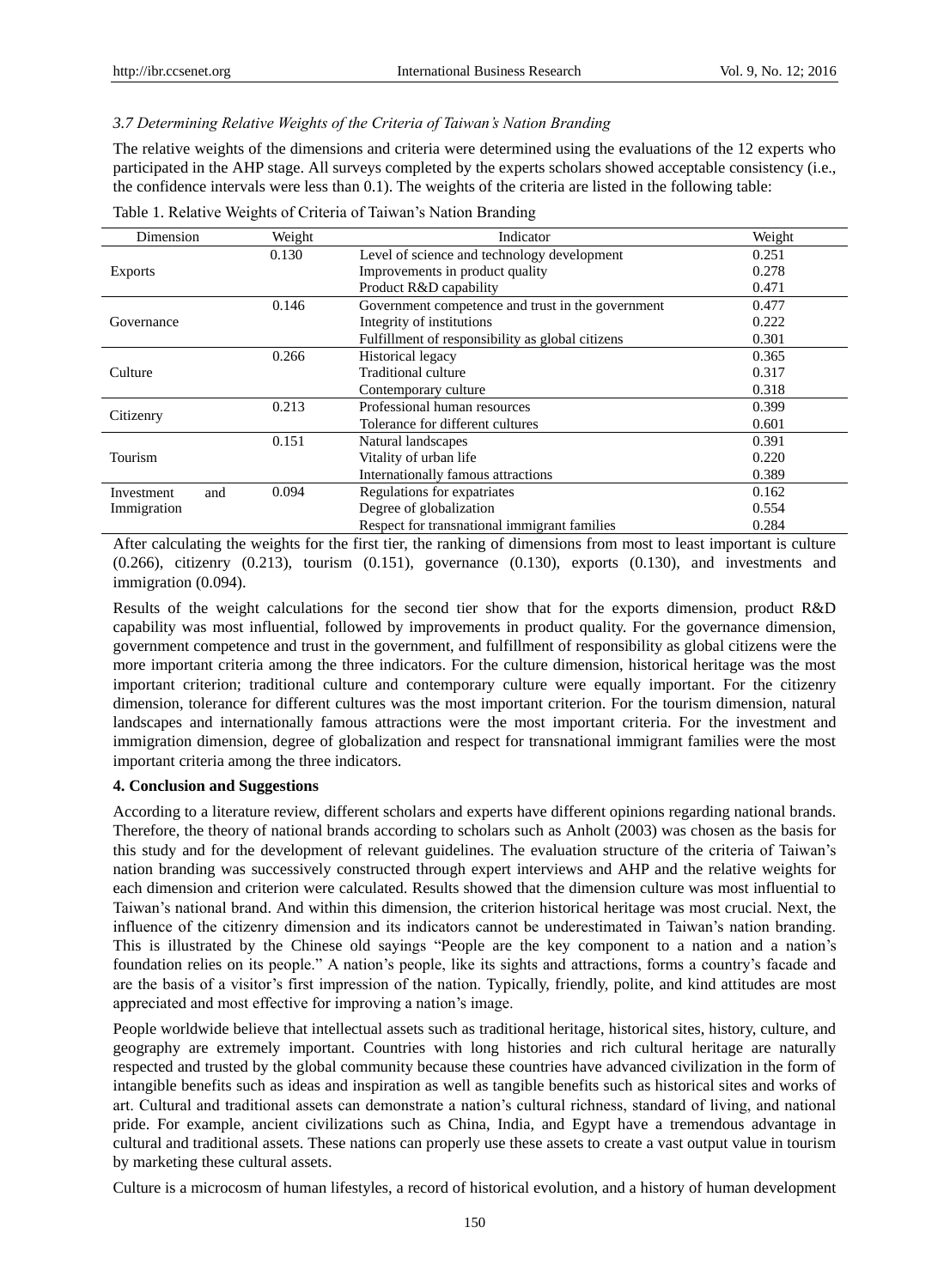and civilization. It records how humans survived in their interaction with nature and tells the story of human joys and sorrows (Tu, 2006). In the 2009 Nation Brands Index Highlights Report, Anholt defined culture as the measurement of a country's heritage and its resonance with modern culture. Taiwan has a rich cultural context, unique historical background, strong industrial capabilities, and rich natural resources. Among all Chinese-speaking regions, it is the place with the most favorable cultural and creative development and fine living (Chang and Wang, 2010). Therefore, culture is Taiwan's heirloom. Taiwan is small but beautiful. It shines brightly—it not only illuminates itself, but it can cross barriers and light beacons all over the world by contributing to global cultural diversity. Culture is a key that can open global doors. Taiwan's innumerable heritage can be promoted continuously to all parts of the world, allowing more and more foreigners to like and love Taiwan through understanding, appreciating, and being inspired by Taiwanese culture.

Future criteria of Taiwan's nation branding should be based on entirely different perspectives and approaches. The steps should include promoting the shaping of a national brand, constructing the image of the national brand, achieving consensus among all sectors, and confirming the positioning of the national brand. In addition, an interdepartmental platform to promote the national brand should be created to coordinate the resources and efforts of all related departments, and mid- and long-term strategies for shaping the national brand should be drafted to make use of lateral synergies. The goal is to enhance positive global impressions and perceptions of the national brand and create value for Taiwan's national brand. Limitations and Recommendations for Future Studies.

Our suggestions for future research include using techniques such as analytic network process or fuzzy AHP as the methodology and targeting the findings of this study to develop a clearer structure and criteria for the dimension of culture. This study can serve as a reference for promoters of the national brand by providing them with more effective decisions regarding key tasks in nation branding.

#### **References**

- Anholt, S. (2009a). The Anholt-GfK Roper Nation Brands Index SM 2009 Highlights Report. New York: GfK Roper Public Affairs & Media.
- Chang, K. Y., & Wang, Y. J. (2010). Discovering Taiwan's unique appeal from the development track of other national brands. *Taiwan Economic Research Monthly, 33*(2).
- Chu, C. P. (2009). Analytic hierarchy process theory and application lecture notes.
- Chu, Y. C. (2013). *Brand management*. Taipei: Wu-Nan.
- Dae Yong, C., & Pan, S. K. (2014). Promoting a Policy Initiative for Nation Branding: The Case of South Korea. *Journal of Comparative Asian Development, 13*(2), 346-368. [https:/doi.org/10.1080/10548408.2014.926804](https://doi.org/10.1080/10548408.2014.926804)
- Fan, Y. (2008). Key perspectives in nation image: a conceptual framework for nation Branding. Brunel University Research Archive, London. Retrieved March 11, 2009, form the World Wide Web: <http://bura.brunel.ac.uk/handle/2438/1872>
- Gyorgy, S. (2010). From image management to relationship building: A public relations approach to nation branding. *Place Branding and Public Diplomacy, 6*(4), 333-343. [https:/doi.org/10.1057/pb.2010.32](https://doi.org/10.1057/pb.2010.32)
- Kyung-Mi, L. (2011). Toward Nation Branding Systems: Evidence from Brand Korea Development. Journal of International and Area Studies.
- Lee, D. H. (2010). Nation Branding Korea. SERI Quarterly.
- Li, H. J. (2009). *The positioning strategies by nation brand* (Unpublished master's thesis). Department of International Business. Ming Chuan University, Taipei.
- Marc, F., & Pascal, M. (2010). Switzerland's nation branding initiative to foster science and technology, higher education and innovation: A case study. *Place Branding and Public Diplomacy, 6*(1), 58-67. [https:/doi.org/10.1057/pb.2010.6](https://doi.org/10.1057/pb.2010.6)
- National Development Council. (2014). *National brand marketing study: Final report*. Prepared by The Institute for Information Technology.

http://www.thebrenthurstfoundation.org/Files/Brenthurst\_Commisioned\_Reports/Brenthurst-paper-201303- A-Brand-Apart.pdf

Robin, C. (1998). Panel 2000: Towards a Cool Britannia-A new image for Britain in the new millennium.

Ngozika, A. (2016).